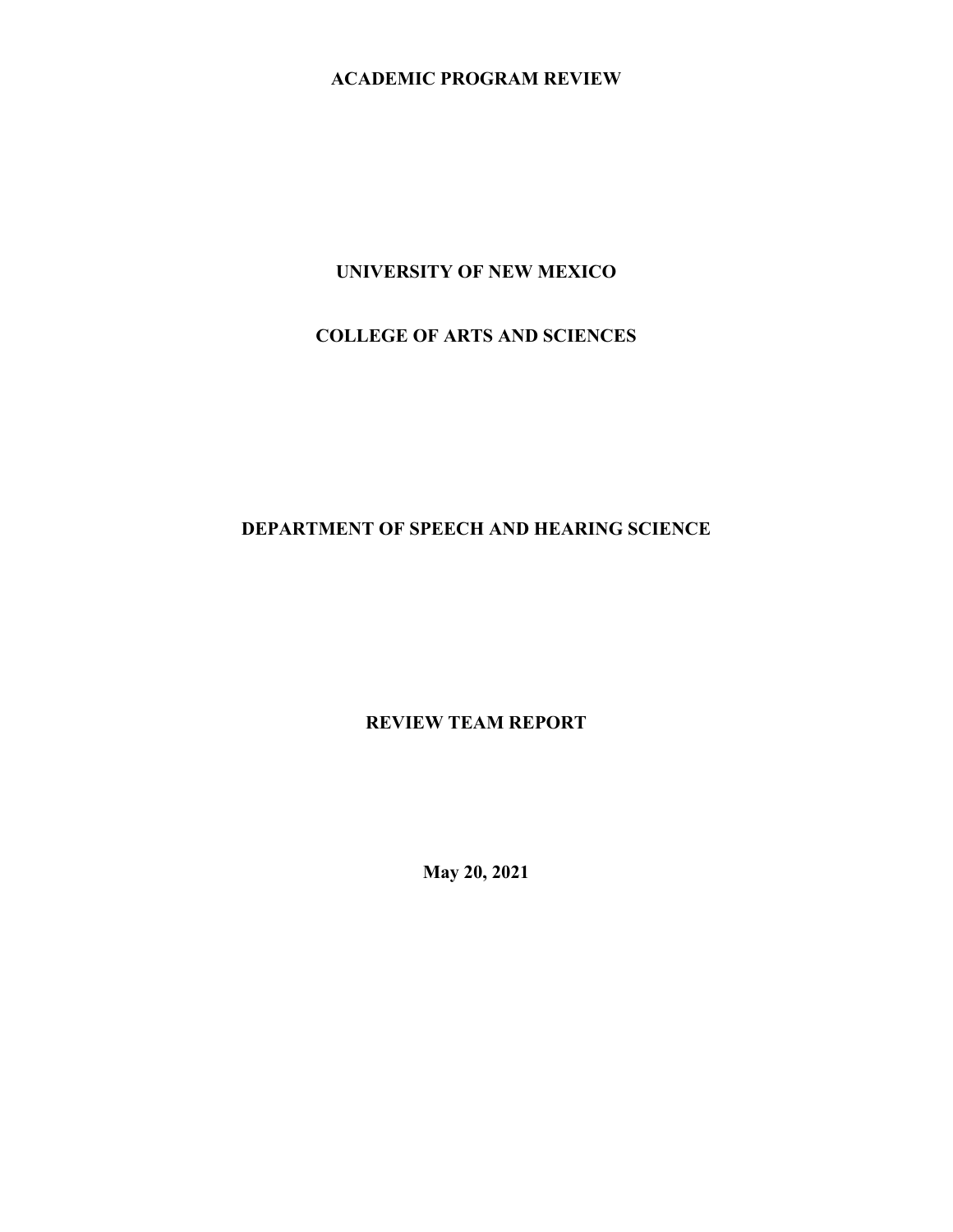#### **Academic Program Review University of New Mexico College of Arts and Sciences Department of Speech and Hearing Science**

#### **Report of Review Team**

An Academic Program Review (APR) of the Department of Speech and Hearing Science (SHS) in the College of Arts and Sciences was conducted on April 22-23, 2021. The meetings were held using Zoom video conferencing due to restrictions on travel and face-to-face meetings during the COVID-19 pandemic.

The review team consisted of:

Caroline Smith, PhD Associate Professor University of New Mexico Department of Linguistics Internal Reviewer

Brad Story, PhD Professor, Associate Dean of Faculty University of Arizona-Tucson Department of Speech, Language and Hearing Sciences External Reviewer

Kim Corbin-Lewis, PhD Professor Emerita Utah State University Department of Communicative Disorders and Deaf Education External Reviewer

This report is based on information and materials provided by SHS in advance of the virtual visit, information obtained from the University of New Mexico (UNM) and SHS website, and meeting with various individuals and groups on April 22-23, 2021. The 150+ page SHS selfstudy, completed in Spring 2021, provided the basis for the core of this report. The self-study incorporated findings from the 2013 Academic Program Review (APR) and the 2019 Council on Academic Accreditation (CAA) of the American Speech-Language-Hearing Association (ASHA) reaccreditation site visit in review of the MS degree program in Speech-Language Pathology.

We were also provided with the Office of Academic Affairs "Academic Program Review Manual: Process & Procedures," (APRM). The report follows the format provided by the APRM. The Review Team Worksheet (Appendix F of the APRM) is also included in this report.

An exit meeting to discuss preliminary findings of the review team was held on April 23, 2021.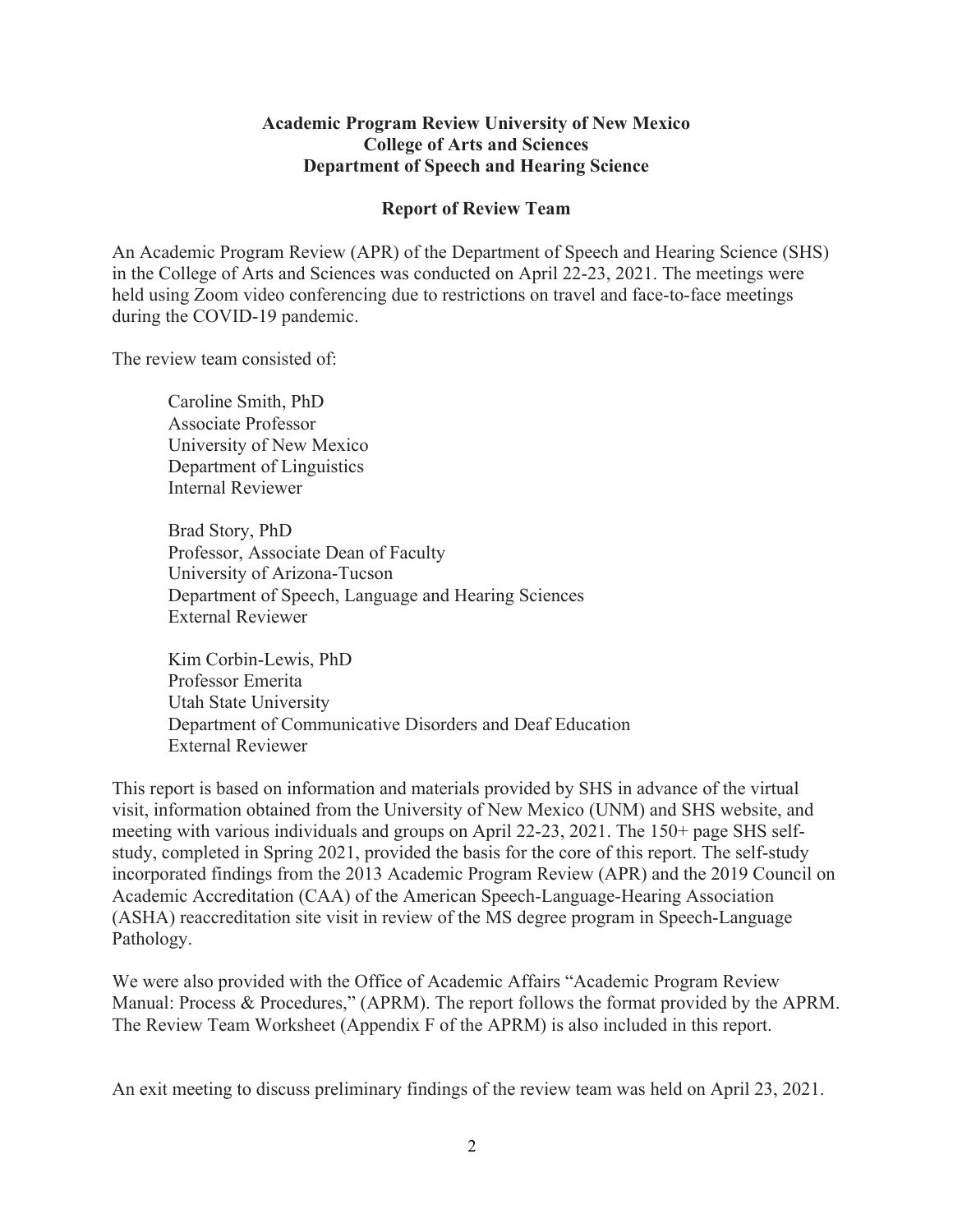#### **REPORT SUMMARY**

The SHS department offers an undergraduate BA and a graduate MS degree. The Master of Science (MS) degree in Speech-Language Pathology is accredited by the CAA-ASHA and was reaccredited in 2020. The next reaccreditation site visit review is scheduled for 2028. Annual written reports are submitted during interim years.

During the Review, the team met on Zoom with 16 academic and clinical faculty members, two staff members, undergraduate and graduate students, members of the College of Arts and Science leadership, the Provost, Associate Provost for Academic Affairs, and the Vice President for Research. The team read the 150+ page report prepared by SHS.

The following pages summarize our observations on the various criteria that make up the Academic Program Review process. Included are suggestions that the faculty and staff, together with the new Dean, can pursue to further advance SHS and its stakeholders.

The Review Team thanks all of the people involved in this process for their efforts to make the review successful and complete, with special thanks to Phyllis Palmer in SHS and Sam Hatch, APR Specialist, for making this virtual visit both easy and pleasant to conduct.

#### **Introduction – Overall Program Strengths**

The APR review team found the SHS department of seven tenure track and seven clinical faculty to be a cohesive, functional unit with strong leadership, recognition in the institution, and united in the successful preparation of students at the undergraduate and master's degree graduate training level. The department is commended for the unanimous enthusiasm for the SHS program and collegiality among faculty, staff, and students. Both academic and clinical preparation in the discipline of communication science and disorders is solid with well-defined mission and goals aligned with the institution. The faculty are united in their support of the strategic plan and have identified next steps for continuing program and department improvements. The strategic plan goals will meet needs in the state of New Mexico and at the wider national level.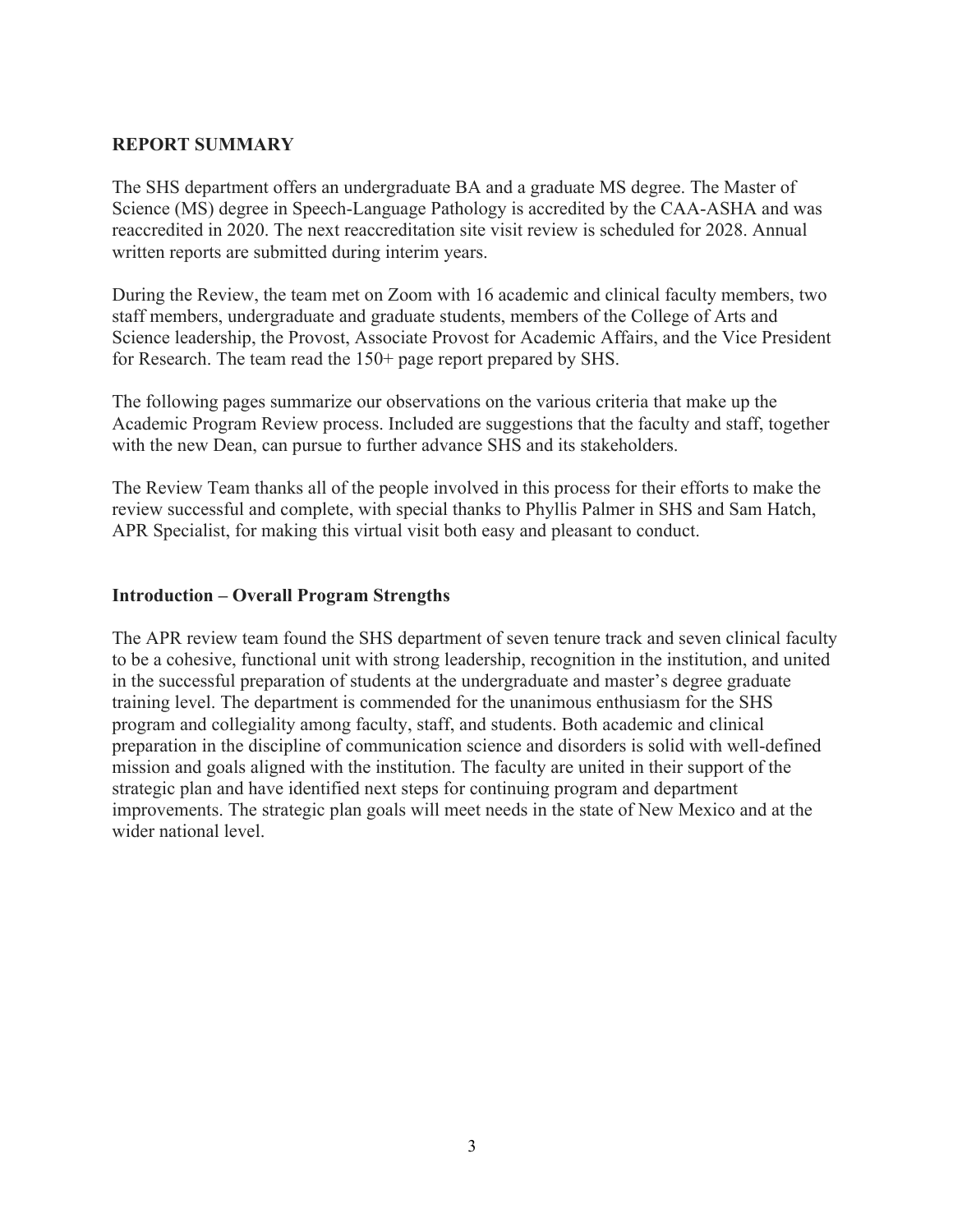#### **Criterion 1. Introductory Section & Background Information**

The Review Team concludes that Criterion 1 is **EXCEEDED (E)**.

Introductory and background information provided to the team was complete and provided the team with the necessary information to conduct the Academic Program Review. It was particularly helpful to have information about the evolution of the program across review periods with information from the last APR and the most recent graduate program accreditation cycle. The level of detail provided a firm basis for comparison and assessment of the rate and substance of change.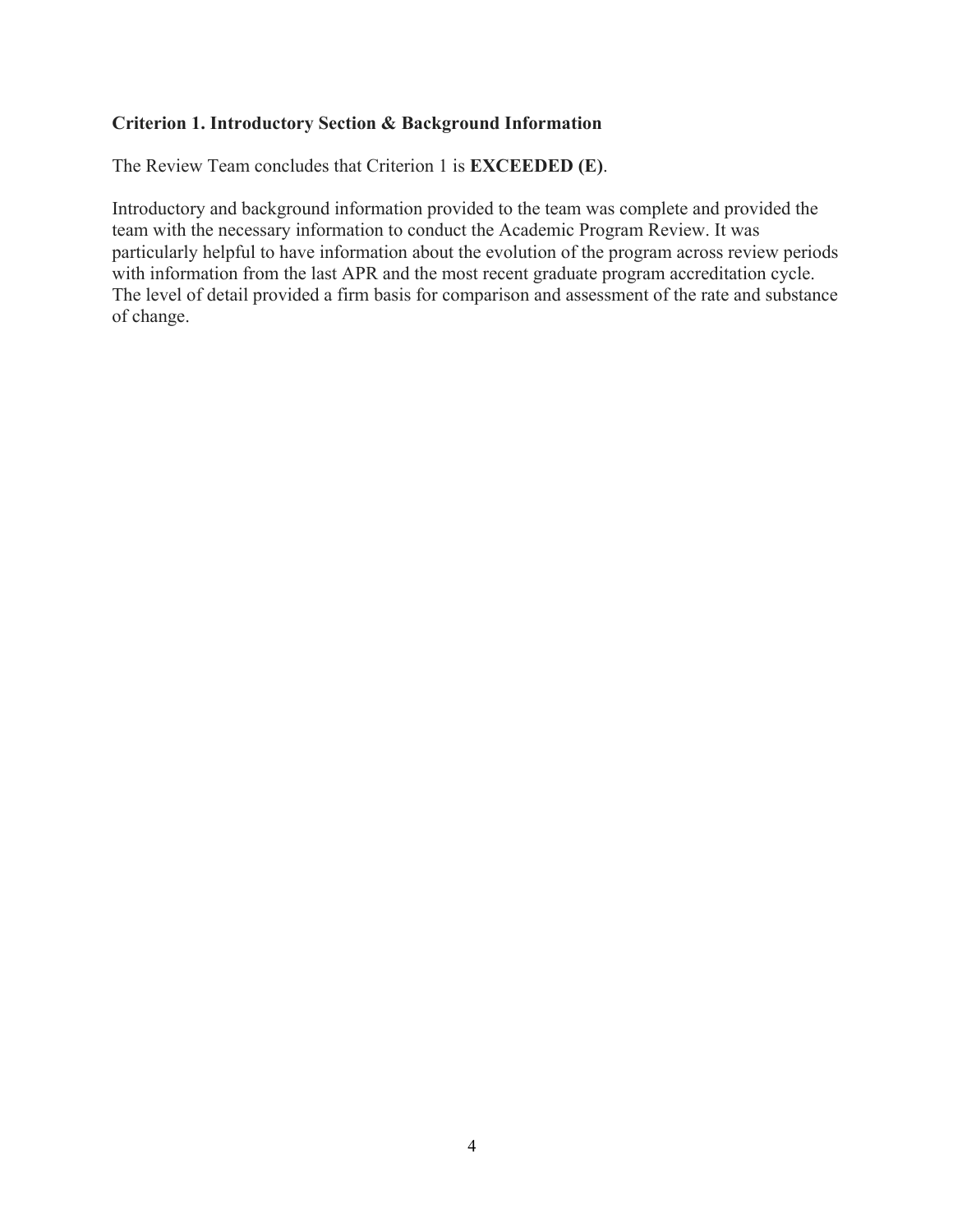## **Criterion 2. Teaching & Learning: Curriculum**

The Review Team concludes that Criterion 2 is **MET (M)**.

SHS has a solid undergraduate program  $(BA)$  serving  $\sim$ 140 students that meets pre-requisite requirements for graduate (MS) training in audiology and speech-language pathology. The faculty have identified a set of "leveling" offerings of core courses needed by students who majored in disciplines other than SHS who wish to apply to the graduate program. The graduate training program for speech-language pathology (SLP) has seen significant growth from an average class size of 23/cohort to the current 35 student cohort in the 2020-2021 class. There has been no concurrent increase in faculty FTE during that expansion. Since the 2013 APR the department has made slow but steady inroads into developing relationships with other departments in Health Sciences. The result of a relationship with the UNM Medical Group will be the ability to bill for clinical services will open the door to serving Medicaid and Medicare clients who are often from culturally and linguistically diverse communities without easy access to care.

# **Strengths**

- Highly productive SLP program whose graduates provide clinical services to all regions of New Mexico.
- The master's SLP program has grown to a 35 student/yr cohort which is considered large and on par in size with the top ten programs in the country.
- 97-100% timely completion and employment rate upon graduation over the past three years, demonstrating timely course offerings and desirability of graduates.
- Clinical services, as a required part of the degree training program, are poised for significant increase in serving the greater Albuquerque and state of New Mexico community with the advent of enhanced billing capability through UNM Medical Group.
- The relationship with UNM Medical Group will allow for student training in use of the Cerner industry electronic medical record program (EMR), which is an integrated electronic health record, practice management, and revenue cycle system.

## **Opportunities/Recommendations**

• The current program has additional bilingual/multicultural training opportunities for students that enhance their professional credentials*.* Formalizing the recognition at the state department of education level is a natural next step and an appropriate departmental goal that will provide a "value-added" component to the MS degree.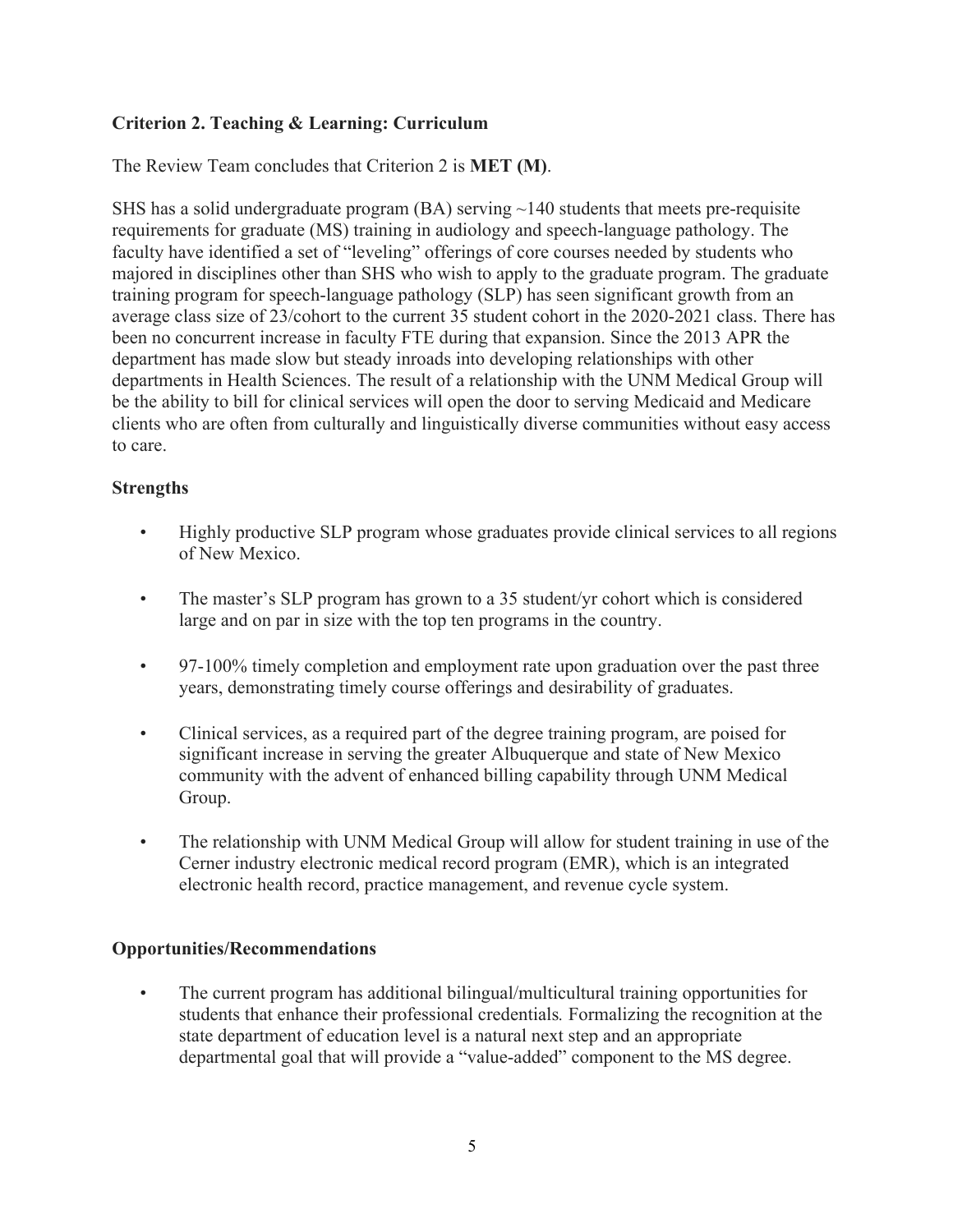- Given the significant population diversity in the region, students are hungry for more opportunities to provide clinical bilingual assessment and intervention in the campus clinic and across the graduate curriculum.
- Department effort is required to maintain momentum in addressing diversity and equity issues; the review team suggests the department pursues assistance from the Associate Dean for Faculty Development and Division of Equity and Inclusion, leverages resources available from ADVANCE.
- Course sequencing, frequency of course offerings, and course coverage for sabbaticals are items related to the curriculum that also has an impact on student graduation and crosses over into the report areas of faculty.
- Development of more extensive online offerings for leveling courses would improve access to the graduate program for a wider range of students, such as those from rural areas.
- Continue to seek more opportunities for collaboration with other academic units. This will enhance interprofessional training options within education and healthcare fields. As a specific accreditation standard for the graduate program, this is a high priority departmental item.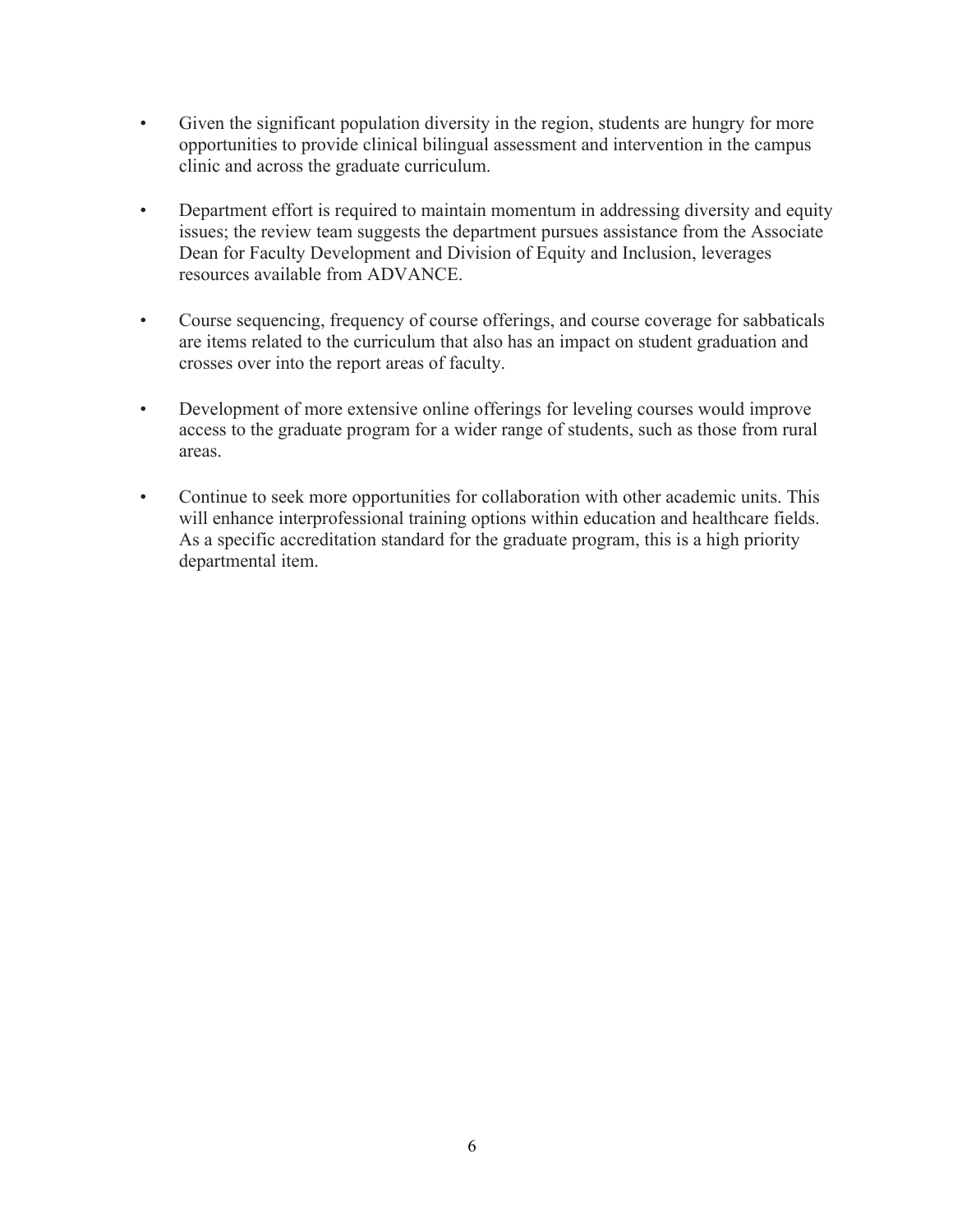#### **Criterion 3. Teaching & Learning: Assessment**

The Review Team concludes that Criterion 3 is **MET (M).**

Since the last APR in 2013, SHS has paid careful attention to changing standards and expectations of the Council on Academic Programs in Communication Sciences and Disorders (CAPCSD) which includes undergraduate curricula and the Council on Academic Accreditation (CAA) of the American Speech-Language-Hearing Association (ASHA) that governs graduate training curricula. This is reflected in both the undergraduate and graduate offerings and tracking of assessment targets. The department follows a robust assessment plan with expected student outcomes measured and tracked.

#### **Strengths**

- Learning goals are in place for all programs.
- Assessment data are shared annually at the faculty retreat, enabling the department to carefully track student outcomes for the BA and MS programs.

#### **Opportunities/Recommendations**

• Continue to evaluate and refine the tools used for undergraduate assessment so as to identify instruments that best reflect the degree to which students are achieving learning goals, which are generally broader than the content of an individual class.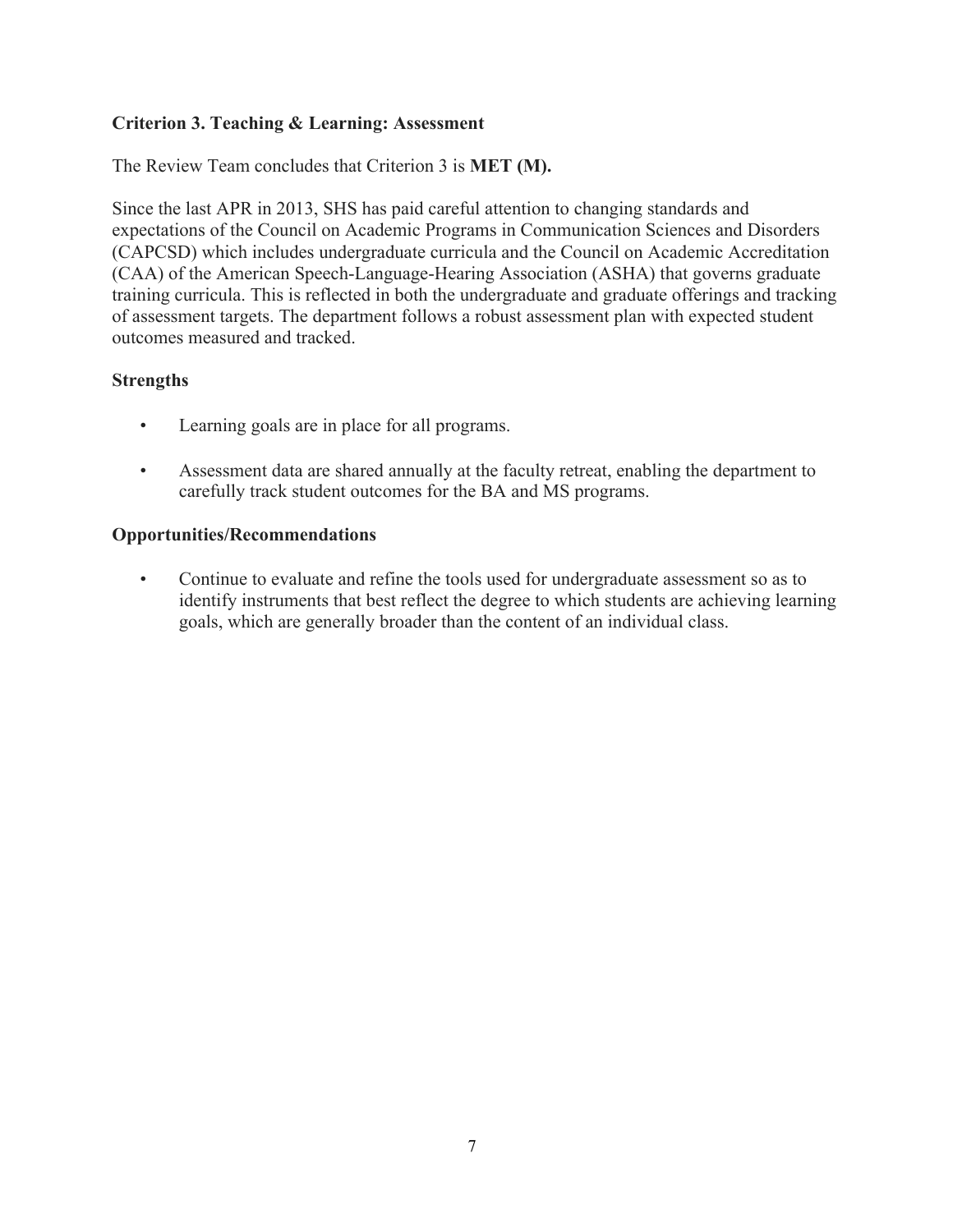# **Criterion 4. Students (Undergraduate & Graduate)**

The Review Team concludes that Criterion 4 is **EXCEEDED (E)**.

SHS's mission of serving the region and one of the largest percentages of underrepresented and first-generation student populations in the country makes a significant societal impact. Faculty and staff are motivated by the mission and many initiatives to improve student success are underway. Additional opportunities exist for further creating an entire ecosystem to ensure student success. This goal was shared by all departmental faculty, apparent in interview conversations. The department would like to create the supports needed for a diverse student population to succeed at both the undergraduate and graduate levels.

# **Strengths**

- Rapid responsiveness to the Covid-19 crisis has led to short-term gains in enrollment. SHS's student focus and experience with online delivery is growing enrollment during unprecedented conditions*.*
- Students appreciated the flexibility offered through distance coursework. This may be something to maintain post-pandemic and market to potential students.

#### **Opportunities/Recommendations**

- Continue to track graduate program application rate and reach out to Career Services to assist with recruitment.
- Consider/evaluate graduate student financial aid packages in order to remain competitive with other NM programs.
- Market the additional bilingual/multicultural training available.
- Departmental faculty carry the heavy load of attending more than ten recruitment activities/academic year. This is an example of a service that a high-level administrative support person could provide.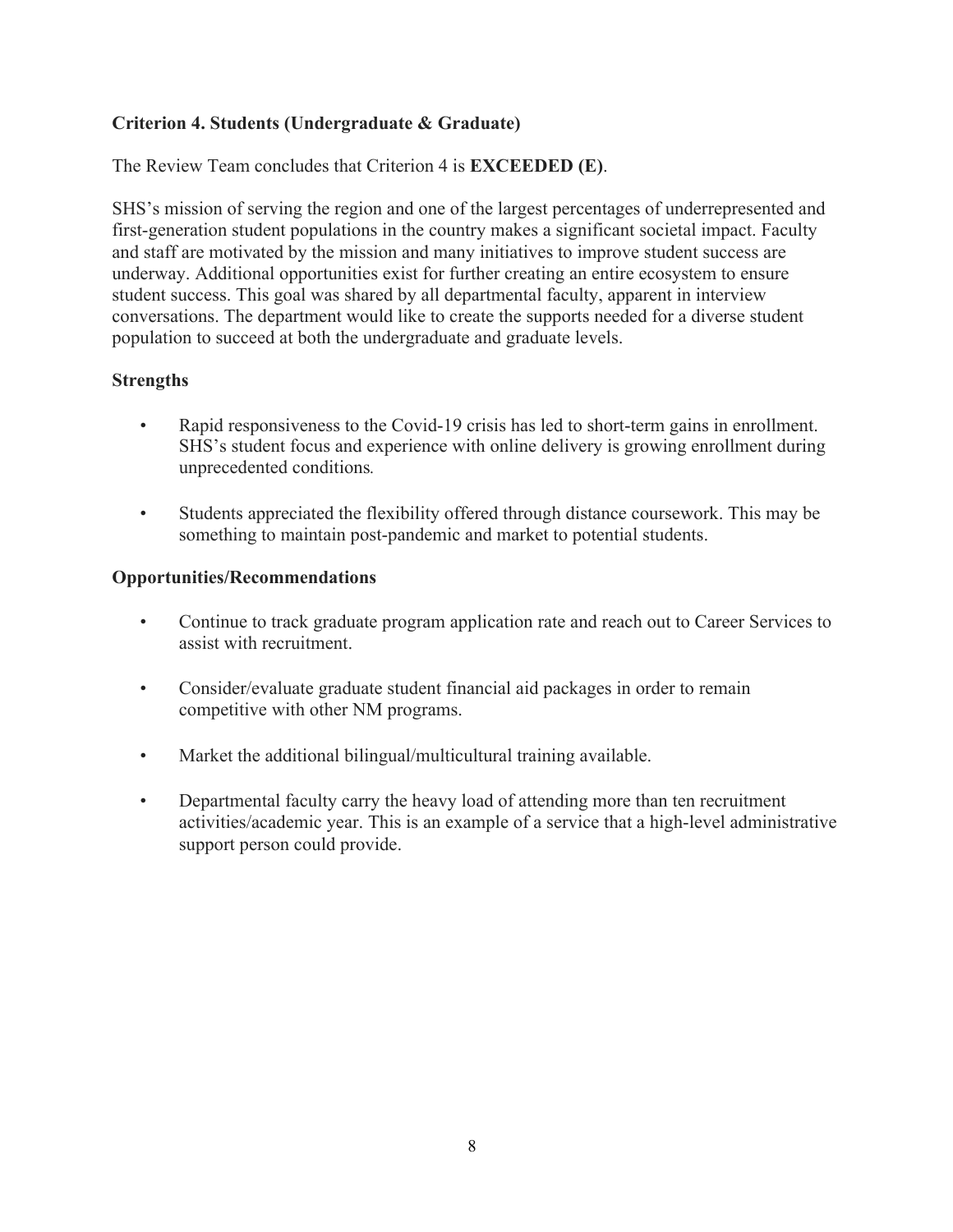## **Criterion 5. Faculty**

The Review Team concludes that Criterion 5 is **MET WITH CONCERNS (MC)**.

The SHS faculty are high achieving dedicated professionals who put the needs of students and clients served above their own interests. They have "done more with less" for years enhancing programmatic offerings with online leveling coursework, adding bilingual/multicultural courses, quickly transitioning to telehealth service provision, and managing recruitment and outreach within the department.

## **Strengths**

- The SHS faculty are a cohesive group with shared goals and objectives. While apparent that they supported each other, this also has the effect of people carrying extremely heavy loads.
- SHS has made inroads in developing a diverse faculty, particularly at the assistant and associate professor levels. Leadership is aware that there has been a significant culture shift to a research focus with the result that there is only one full professor currently in rank.
- SHS's tenure-track, and tenured faculty typically teach a total of four classes per academic year, with limited opportunities for a reduced teaching load to support research and grantsmanship activity. Given the extremely competitive market for research faculty in the SHS field, retention and attracting additional faculty is a needed focus.
- SHS offers resources to support faculty from multiple levels departmental, college, and institutional. Tenure track faculty are able to attend at least one major conference each year and can obtain funding to attend conferences to present research and develop new research and teaching skills.

## **Concerns/Opportunities/Recommendations**

- Interviews indicate that teaching loads, research expectations, and service obligations for this small department are heavy leading to faculty fatigue and low morale. It was noted that similar assessments on high faculty demands were noted in the 2013 APR and the 2019 CAA report. These are longstanding and ongoing concerns.
- Faculty perceive that progress on new initiatives is painfully slow with examples on the long timeline to establish a relationship with the UNM Medical Group for billing and the number of years trying to establish the PhD program that is viewed as integral to their departmental research and grantsmanship engine.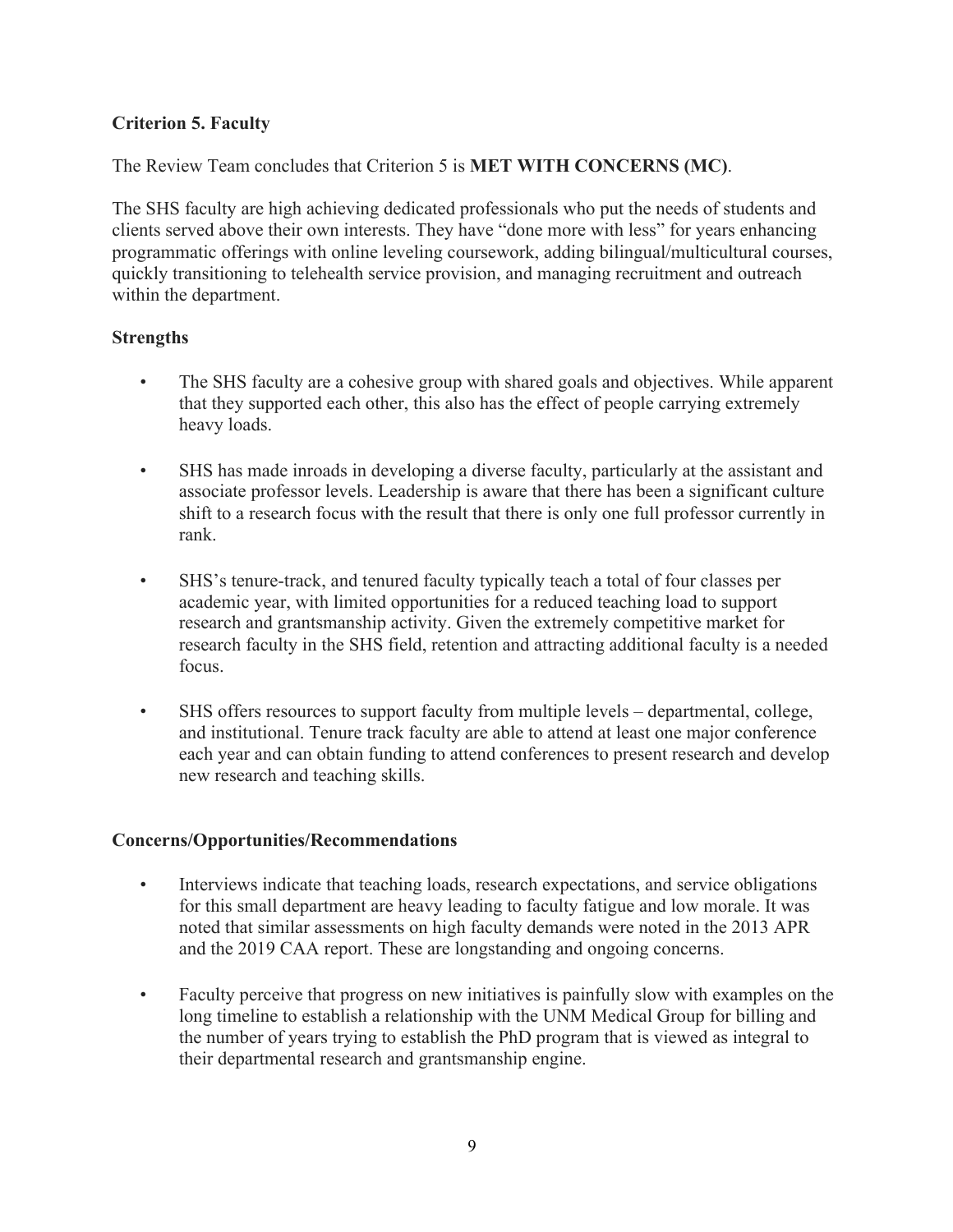- Addressing concerns and issues related to diversity, equity, and inclusion needs to involve the entire faculty.
- The review team suggests a budget allocation for additional administrative positions within the department that would allow faculty relief of some service and administrative responsibilities.
- There has been significant turnover in the clinical faculty rank over the last 3-5 years, more so than would be expected due to natural attrition such as retirements and relocations. Our interviews suggested that limited case types eligible for services in the clinic due to an inability to charge insurance plans were partly responsible. While this barrier is in the process of being removed, it is also important to consider market rate for compensation. Salaries are low compared to other regional institutions.
- The number of academic and clinical faculty currently meet the minimum needs for current programming. However, it was noted in both the 2013 APR review and the 2019 CAA report that the faculty are currently at a maximum level given the number of students, number of programs (UG, graduate, leveling courses), and research and service expectations.
- Expanding the research engine and establishing a PhD program aligns well with the institution, state, and national need, particularly given the dearth of research faculty in SHS disciplines. With a new program, there needs to be a cultural shift that embraces research excellence and the faculty are encouraged to continue discussions on the dual mission of clinical and research training for students at all training levels. All programs will compete for the limited resources available and faculty will need to be clear on priorities.
- While an excellent step, successful implementation requires additional faculty. A new PhD program will require additional faculty with active research agenda and long-term funding potential. The table below provides a snapshot of faculty size at peer institutions. Only one out of 21 SHS programs offering doctoral training has seven or fewer tenure track faculty. A new program necessarily creates additional time commitments for faculty, e.g. the need to balance with existing teaching and service obligations for the other degree programs.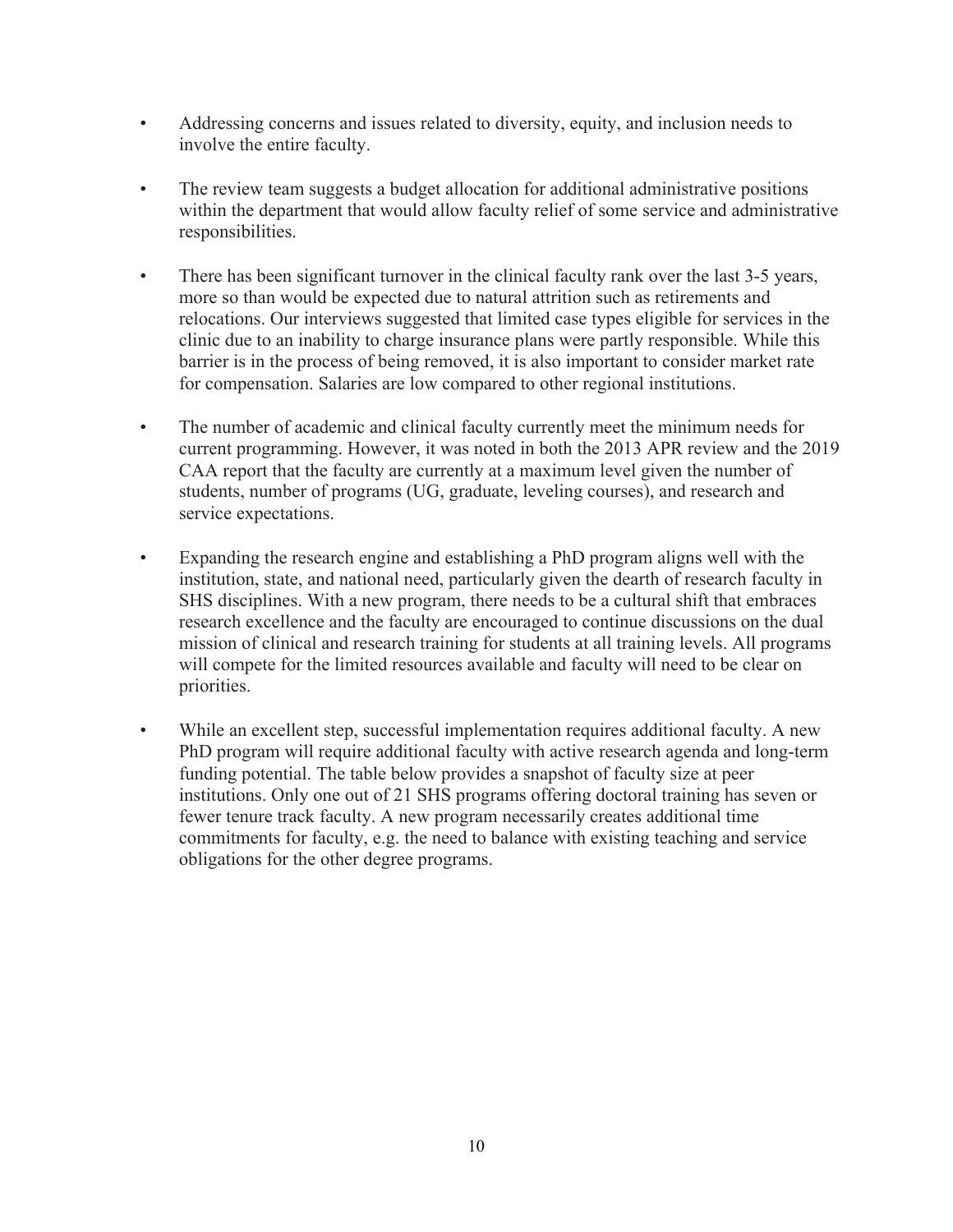# Summary Table of 21 designated Peer Institutions *\*This is greater than 1 SD above the mean for peer institutions*

| <b>Description</b>                                                          | Data                         |  |
|-----------------------------------------------------------------------------|------------------------------|--|
| Number of peer institutions reviewed                                        | 21                           |  |
| Number of SHS programs with 7 TT faculty or fewer                           |                              |  |
| For programs with a PhD: Mean number of TT faculty                          | 12                           |  |
| Average number of PhD students per TT faculty                               | .72                          |  |
| Expected number of PhD students for a program with 7                        | 5.                           |  |
| TT faculty                                                                  | (Range within $1 SD = 2-7$ ) |  |
| Expected number of PhD students for a program with 9                        | 6-7                          |  |
| TT faculty                                                                  | (Range within $1 SD = 3-9$ ) |  |
| Number of PhD students projected for UNM program<br>(assuming 9 TT faculty) | $10*$                        |  |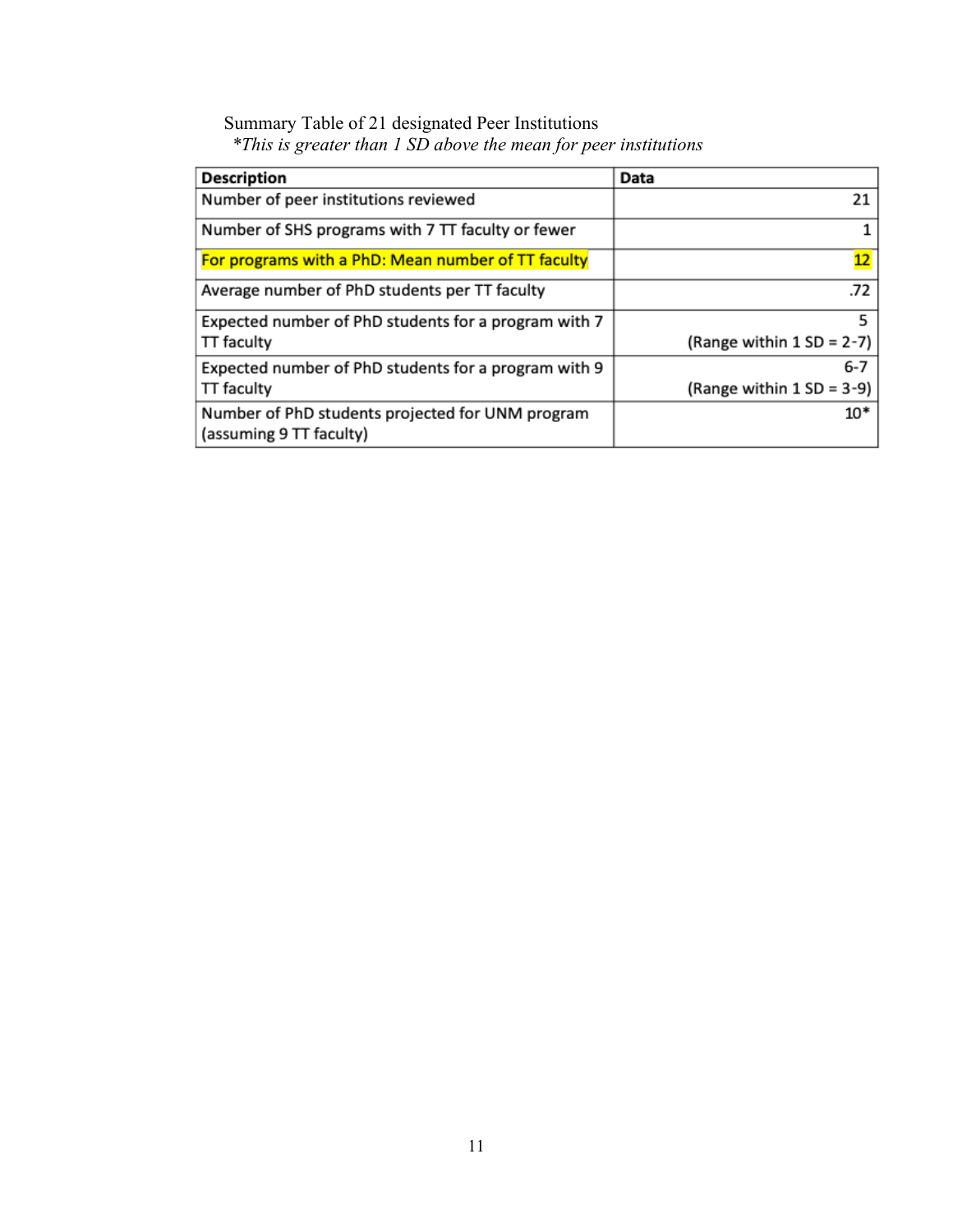## **Criterion 6. Research, Scholarship, & Service**

The Review Team concludes that Criterion 6 is **EXCEEDED (E)**.

## **Strengths**

- Impressive research productivity and grant expenditures for a faculty of seven academic researchers.
- Department is on the cusp of a new era of expansion into doctoral training and research, and training academic and research leaders of the future, a dire need in the discipline.

# **Opportunities/Recommendations**

- Research faculty have begun to add funds into grant applications for student support, IT support, and other needs associated with their translational research programs. While this is acceptable for some funding agencies, it is not for all, particularly in the behavioral sciences. Many of these needs have existed institutionally and might be best provided/managed through the research office. For example, the new VP for Research suggested looking at shared grants management assistance.
- Large grants through such agencies as NIH often require significant faculty buyout from teaching or a sabbatical year award. This circles back to Criterion 5 and the need for additional faculty lines to allow flexibility in meeting all program needs.
- Department faculty have very heavy service loads in, e.g. advising, that contribute to burn-out and difficulty finding time for research. Addition of the doctoral program will increase the service load. Effort should be directed at identifying any task currently undertaken by faculty that could be even partially fulfilled by others: for example, graduate students might be given more responsibility for managing recruitment events with assistance from the college to oversee these efforts.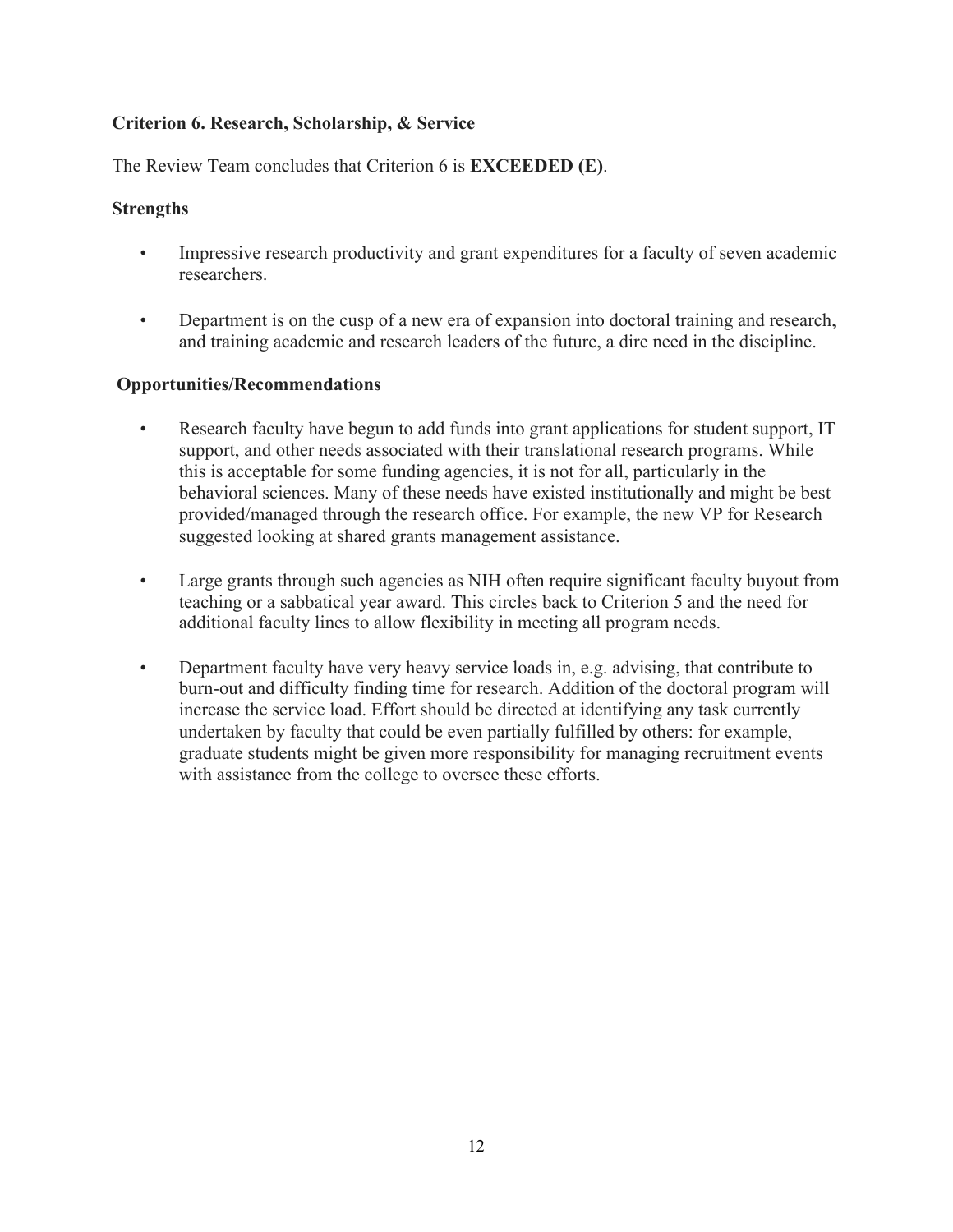# **Criterion 7. Peer Comparisons**

The Review Team concludes that Criterion 7 is **EXCEEDED (E)**.

In comparison to 13 peer programs, SHS ranks 10th in terms of faculty size while ranking much higher (#72) than 6 peer programs according to US News and World Report. UNM has the highest rank of any peer program without a PhD program. This includes the three programs in NM offering graduate degrees in SLP, where New Mexico State University, an instate comparison, is ranked at #170.

#### **Strengths**

- The SHS graduate program is top-ranked in New Mexico.
- SHS's graduate program is significantly larger than the other programs in NM.

#### **Opportunities**

- SHS currently teaches a large MS program with fewer FTE faculty. Given the need to meet CAA standards for graduate level teaching by research faculty, SHS will likely need to add to its faculty in the near term to serve these students and meet standards. This concern was noted in the 2013 APR and the 2019 CAA site visit report.
- SHS should consider a deeper dive into comparing with peer institutions, such as the University of Utah, described in their Self-Study Report, to attain a more complete market comparison of strengths of its programs compared to competitor institutions.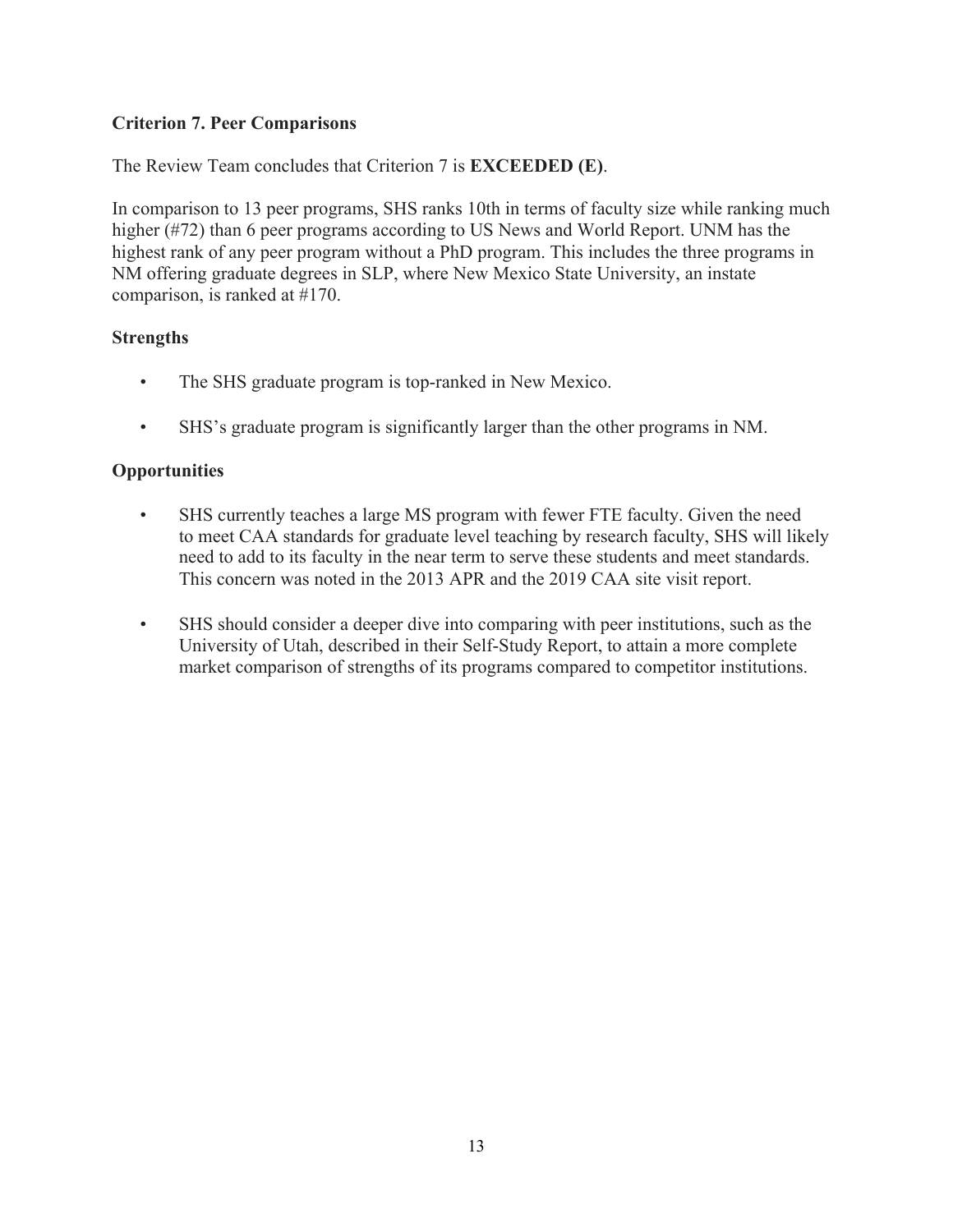## **Criterion 8. Resources and Planning**

# The Review Team concludes that Criterion 8 is **MET WITH CONCERNS (MC)**.

Despite a significant decrease in operating budget since 2017 (from  $\sim$ \$21K to  $\sim$ \$16K), the review team found that the SHS department clearly demonstrated effective resource planning and allocation allowing them to balance their budget while meeting accreditation standards for their graduate program and keeping the clinic going after Medicaid/Medicare patients were disallowed. The budget overview demonstrated a clear understanding and strategic use of multiple revenue streams from I&G funding, differential tuition, and modest fees collected for clinical services. The move to insurance billing will increase revenue. Given the nature of the training programs and the human interest inherent in providing services for individuals with communication challenges, moving to maximize the philanthropic avenue seems a natural next step.

## **Strengths**

- Implementation of differential tuition, with funds available to support clinical salaries.
- Proposed income from clinical billing.

## **Concerns/Opportunities/Recommendations**

- Declining resources (operating budget) since 2017 due to reductions in state legislative appropriations to all state universities is a concern since the department and students served has increased significantly during this time without additional administrative support.
- To be competitive on new faculty research hires, a commitment to competitive salaries and robust startup packages for new faculty is needed.
- Additional administrative staff (e.g., grants coordinator) are needed in order to support increased research activity, particularly with the addition of a PhD program.
- In addition to increasing the number of staff, the department should consider changing the designation of the junior staff position from Admin Asst 2 to a more specialized position class that better reflects the duties associated with this position, which are more complex than those of a typical Admin Asst 2.
- Infrastructure resources required to support current operations include a need for enhanced/improved IT capabilities and services at the department and clinic level, e.g., telehealth, clinic instrumentation and software, data storage/server space, and support for the new video observation system. This weakness has been an ongoing concern since the 2013 APR.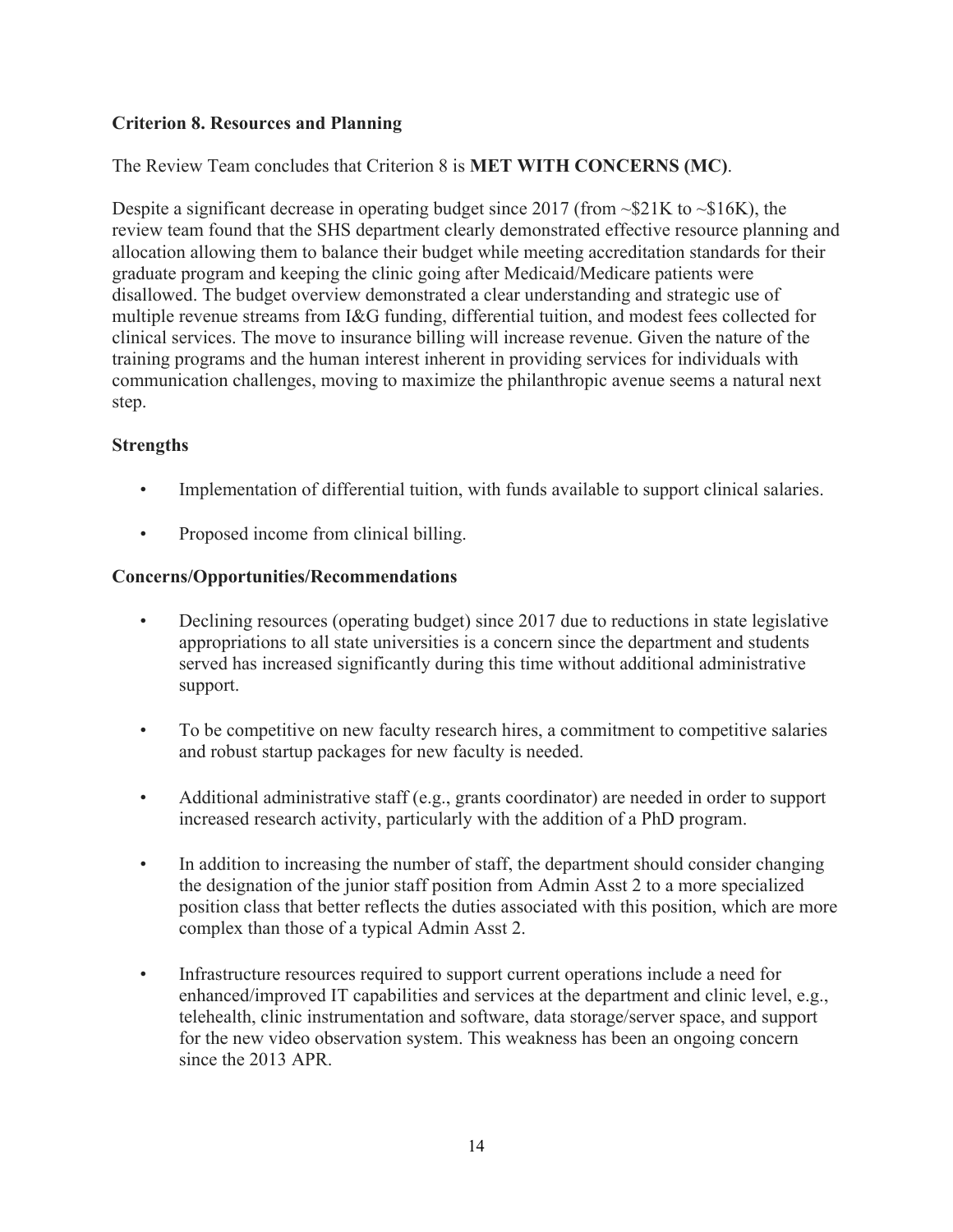• Historically, the SHS department has managed development efforts in a homegrown manner, adding to their overall load. The team suggests that they seek university support for development and marketing efforts, and engage with the Arts & Sciences Development staff.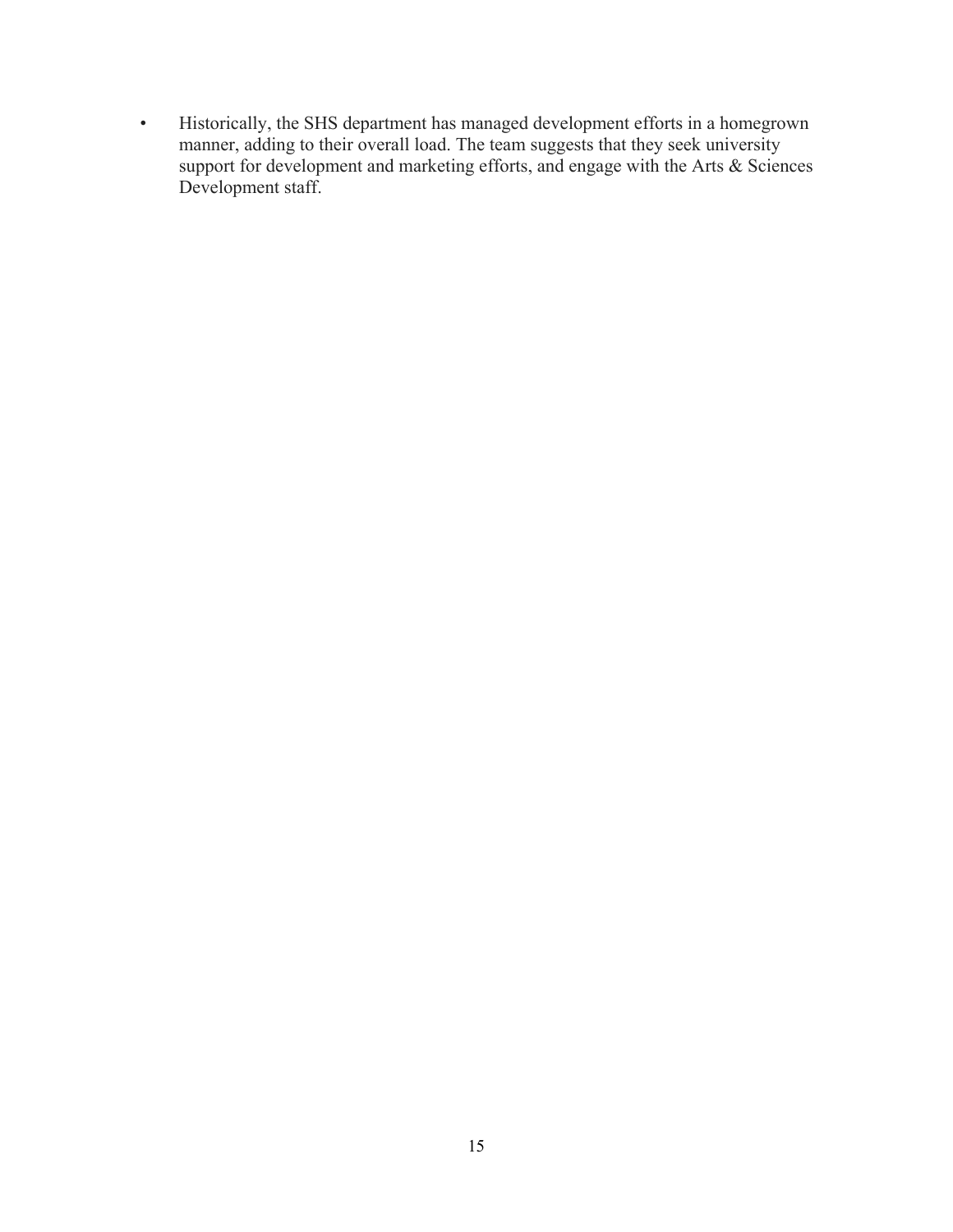## **Criterion 9. Facilities**

The Review Team concludes that Criterion 9 is **MET WITH CONCERNS (MC)**.

The SHS department has completely filled their space and based on interviews with upper administrators there is no easy solution to the need for expansion to manage nearly double the graduate students from ten years ago, increased research efforts by faculty, and housing for additional faculty and doctoral student office and research space.

## **Strengths**

The legislative appropriation in 2020 for the clinical remodel and enhanced use of a digital recording and review system has allowed best use of current space primarily for the increased cohort size of the graduate program in SLP. Going from 17 students to 35/cohort all needing 400 clinical clock hours for graduation with multiple rotations through the campus clinic is a huge growth issue. Accommodating this number of students with the remodel was extraordinary.

## **Concerns/Opportunities/Recommendations**

- Academic and clinical faculty have maximized all available space and it was clear from our interviews that expansion at the current location is not feasible. Resources will be required for expanding the research enterprise and establishing a PhD program, including space for additional research laboratories and offices.
- Concern over space has been a documented ongoing issue for SHS and must be addressed at an upper administrative level. Continued limitations on space will significantly limit the ability of SHS to grow in all the ways the team has recommended in this report.
- Every group with which the review team met expressed a dire need for additional IT resources. This is a limitation that affects every aspect of the department's mission and needs to be aggressively addressed.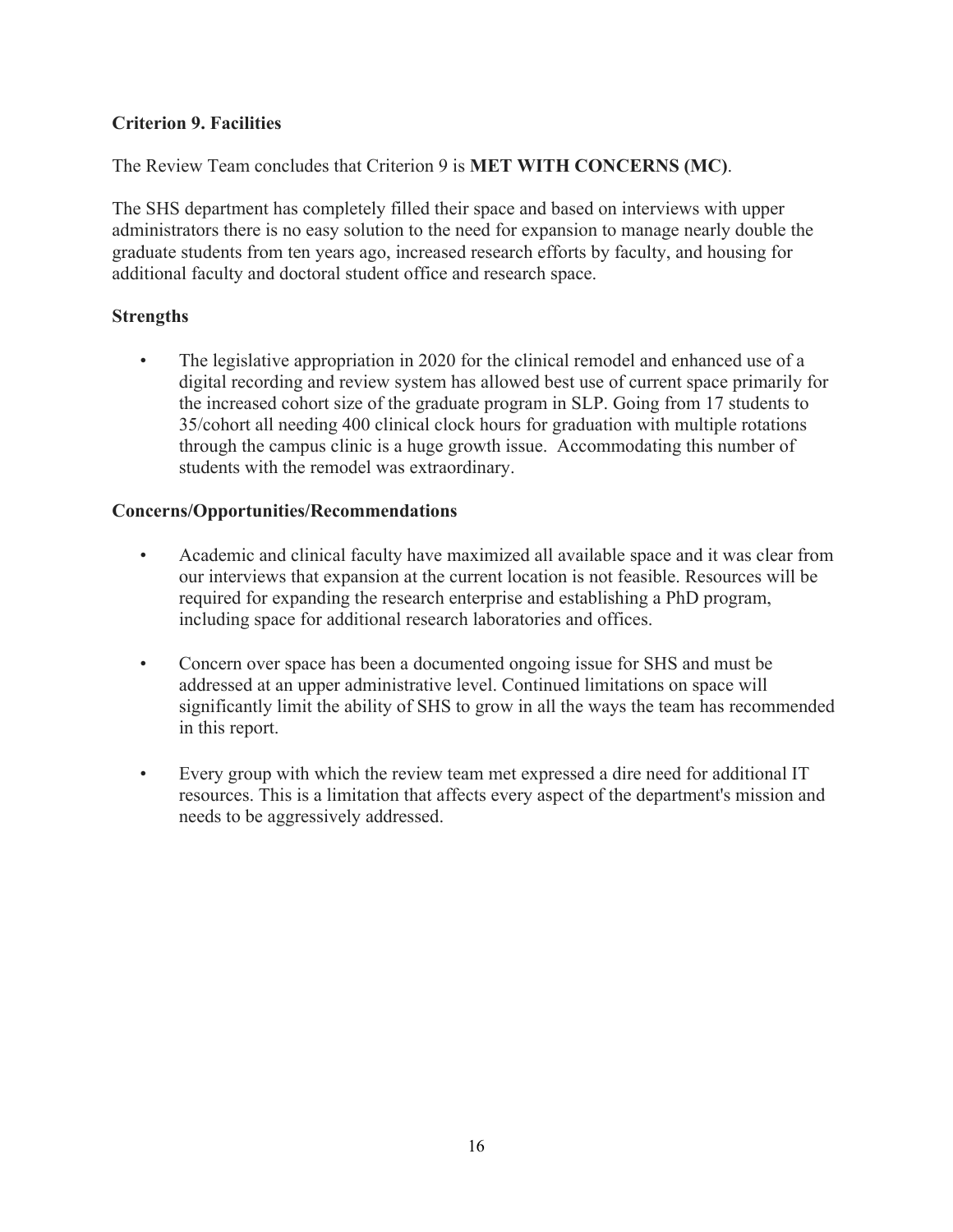## **Conclusion: Strategic Planning**

Though SHS faculty and staff have made important strides serving the needs of students, and have identified initiatives that align with the discipline, institution, state, and region, the team believes that there are too many high need initiatives for the current faculty without additional resources.

# **Strengths**

- Faculty and staff understand the needs of SHS students. Ensuring access to technology, faculty availability, and adapting academic and clinical program delivery after COVID-19 are examples of SHS faculty and staff responding to student needs.
- SHS engages with the community. The focus on bilingual/multicultural training and service provision meets a local, regional, and national need in the profession of SLP.

## **Opportunities/Recommendations**

- Prioritize timelines and establish benchmarks prior to engaging in new initiatives with a careful evaluation of resource allocation.
- With a new Dean arriving in the near future, revisit the current strategic plan to make sure it is aligned with the college and institutional goals.
- New faculty hires, additional space for offices, research, and teaching, and IT support are of the utmost importance for SHS to move forward.